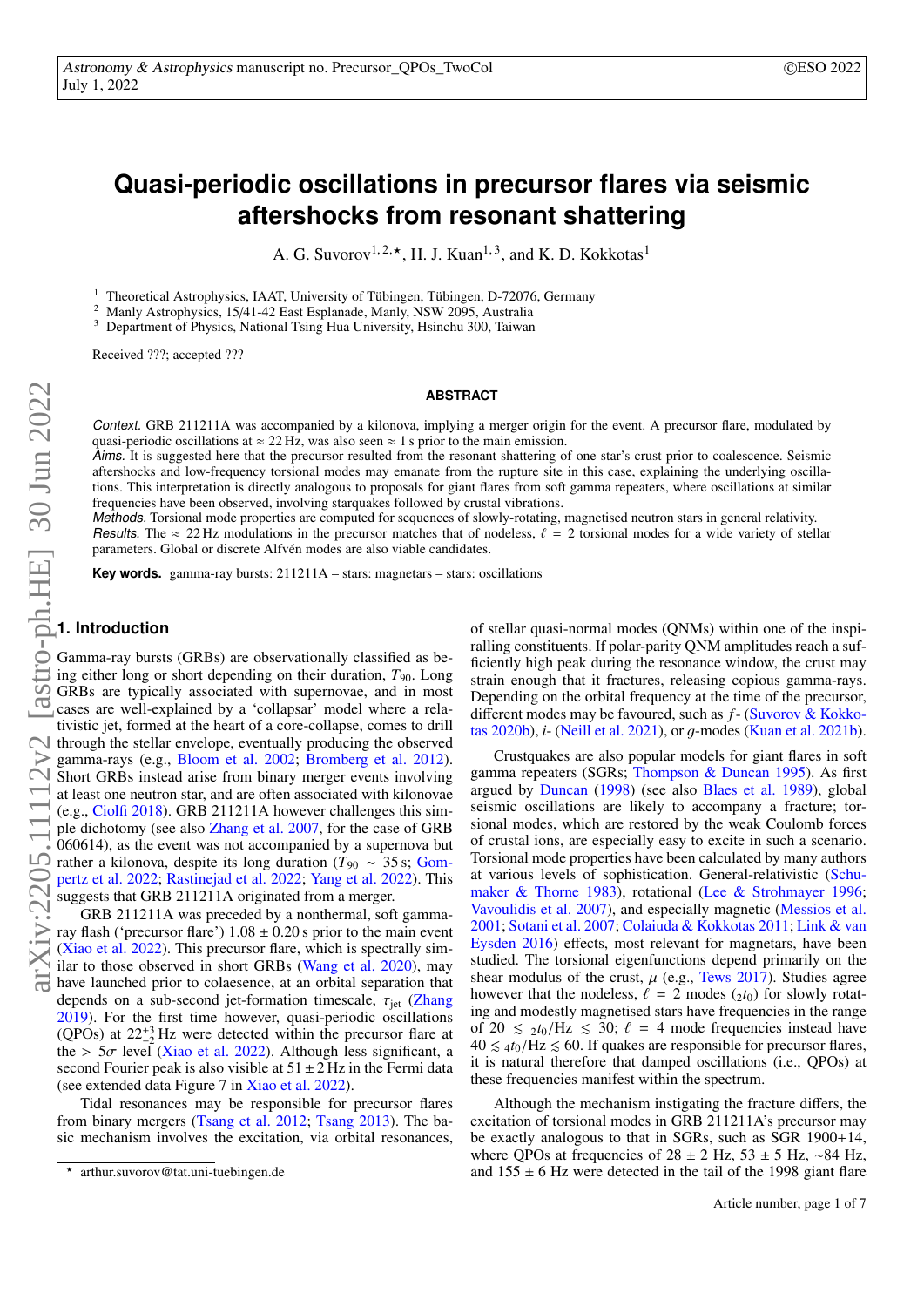[\(Hurley et al.](#page-4-20) [1999;](#page-4-20) [Strohmayer & Watts](#page-4-21) [2005\)](#page-4-21). We explore this scenario in this short paper. We complement our study with an analysis of the X-ray afterglow of the main event (Appendix [A\)](#page-5-0), which we find is well-fitted by a magnetar wind model [\(Rowlin](#page-4-22)[son et al.](#page-4-22) [2013\)](#page-4-22). While tangential to the main goals of the paper, this allows us to infer additional information about the event as a whole.

# <span id="page-1-4"></span>**2. Precursor flare in GRB 211211A**

The precursor in GRB 211211A was observed by Fermi/GBM, Swift/BAT, and Insight-HXMT/HE [\(Xiao et al.](#page-4-4) [2022\)](#page-4-4). The waiting time of the precursor relative to the main event is found to be ∼0.93s for Fermi, ∼0.88s for Swift, and ∼1.28s from Insight data. Overall, therefore, we consider the waiting time to be  $1.08\pm0.20$  s, which is not unusual for precursors in other mergerdriven GRBs (e.g., GRBs 140209A and 181126413; [Wang et al.](#page-4-5) [2020\)](#page-4-5). With a binary-based kilonova model, [Rastinejad et al.](#page-4-2) [\(2022\)](#page-4-2) find best-fit masses (see their Fig. 7) for the progenitors as  $M_1 = 1.43 \pm 0.05 M_{\odot}$  (primary) and  $M_2 = 1.25 \pm 0.03 M_{\odot}$ (companion). The timing delay therefore corresponds to an orbital frequency of  $\Omega_{orb}^{pre} \approx 400 \pm 40$  Hz, though could be higher if the jet-formation timescale  $\tau_{\text{iet}} \gg 0$  [\(Zhang](#page-4-6) [2019\)](#page-4-6).

# <span id="page-1-2"></span>2.1. Resonant shattering

A neutron star, spiralling around a companion, experiences a tidal field that perturbs its crustal matter. If the frequency of the perturbing force matches the frequency of a given QNM, said mode will become resonantly excited by efficiently depleting energy from the orbit. The amount of energy that can be transferred into the mode depends on its frequency and the degree of 'tidal overlap', which defines the coupling strength to the external tidal field (see, e.g., [Alexander](#page-3-6) [1987;](#page-3-6) [Kokkotas & Schafer](#page-4-23) [1995\)](#page-4-23). If the overlap integral is large enough, the induced strain on the crust may exceed the elastic maximum, resulting in a failure [\(Tsang et al.](#page-4-7) [2012;](#page-4-7) [Suvorov & Kokkotas](#page-4-9) [2020b;](#page-4-9) [Kuan et al.](#page-4-11) [2021b;](#page-4-11) [Neill et al.](#page-4-10) [2021\)](#page-4-10). In brief, a resonant shattering is a feasible explanation for a given precursor if the following conditions are met. (i) The mode eigenfrequency should be approximately twice that of  $\Omega_{\text{orb}}^{\text{pre}}$ , since the  $m = 2$  harmonic of the tidal field couples most strongly to stellar perturbations [\(Alexander](#page-3-6) [1987\)](#page-3-6). (ii) The tidal overlap integral must be large enough, such that the mode is able to reach a saturation amplitude that can break the crust. (iii) Enough energy must be able to be relieved from the crust, to match the precursor luminosity. These criteria are referred to in subsequent sections. The spectrum of the precursor is also important to consider, as described in the next section.

#### <span id="page-1-1"></span>2.2. A magnetar in the merger?

The precursor showed no evidence for a thermal component [\(Xiao et al.](#page-4-4) [2022\)](#page-4-4). As discussed by [Tsang et al.](#page-4-7) [\(2012\)](#page-4-7), this suggests that a magnetar participated in the merger. Essentially, energy is able to propagate as Alfvén waves along open field lines if *B* is large enough ( $\gg 10^{13}$  G), and the spectrum will be predominantly nonthermal. [Xiao et al.](#page-4-4) [\(2022\)](#page-4-4) also find that the peak isotropic luminosity of the precursor is  $7.4^{+0.8}_{-0.7} \times 10^{49}$  erg s<sup>-1</sup>,<br>which is rather high relative to other precursors (Wang et al. which is rather high relative to other precursors [\(Wang et al.](#page-4-5) [2020\)](#page-4-5). [Tsang](#page-4-8) [\(2013\)](#page-4-8) shows that the maximum luminosity, extractable from the crust of a star with radius *R* via the magnetic <span id="page-1-0"></span>field, is given by the surface integral

$$
L_{\text{max}} = \int (\mathbf{v} \times \mathbf{B}) \times \mathbf{B} \cdot d\mathbf{A}
$$
  
~ 
$$
\sim 10^{49} (v/c)(B_{\text{surf}}/10^{14} \text{ G})^2 (R/10 \text{ km})^2 \text{ erg s}^{-1},
$$
 (1)

where *v* is the velocity of the mode-related perturbation. De-<br>manding that  $L_{\text{max}} \ge 7 \times 10^{49}$  erg s<sup>-1</sup> implies a magnetic field of at least a few times  $10^{14}$  G. The nonthermal character of the precursor and the luminosity budget [\(1\)](#page-1-0) thus both seem to demand magnetar-level fields for the flaring component in GRB 211211A. As fields of this strength can non-trivially shift the QNM spectrum, as can rotation, the timing of the precursor relative to the main event (criterion i) may favour certain mode scenarios over others [\(Suvorov & Kokkotas](#page-4-9) [2020b\)](#page-4-9).

#### <span id="page-1-3"></span>2.3. g-mode resonances

Fluid elements in a neutron star experience buoyancy whenever away from equilibrium if there are compositional or thermal gradients, or state changes (involving, e.g., superfluidity or superconductivity; [Passamonti et al.](#page-4-24) [2016\)](#page-4-24). These effects give rise to a rich spectrum of  $q$ -modes, with Brunt-Väisälä frequencies that depend on the Fermi energies of the various particle species and the internal temperature. In principle, g-mode resonances can accommodate a wide range of precursor timings. In this work, these frequencies are calculated by assuming the adiabatic indices of the perturbed star and (normal fluid) equilibrium have a fixed ratio, taken to be a 'canonical' value appropriate for a mature star; see Appendix [B](#page-5-1) for details. [Kuan et al.](#page-4-11) [\(2021b\)](#page-4-11) show that  $2q_2$ -modes in this case can become resonant ∼ 1 s prior to coalescence, exerting crust-breaking levels of strain if the stellar parameters lie in a particular range. For a wide library of equations of state (EOS) however,  $_2g_2$ -modes for stars with  $M \approx 1.4 M_{\odot}$  tend to be 'tidally-neutral', in the sense that the overlap integrals are comparatively small (see Appendix A of [Kuan et al.](#page-4-25) [2022\)](#page-4-25). It is therefore more difficult, at least within a g-mode resonance scenario (cf. Sec. [2.4\)](#page-2-0), to accept a crust breaking for the primary (criterion ii violated).

Assuming  $B \geq 10^{14}$  G, the magnetic geometry (e.g., toroidal fields, multipoles) is an important ingredient for determining mode properties. For simplicity, we adopt a dipole field, the specifics of which are given in Appendix [B.](#page-5-1) An additional input we require is the hydrostatic background, described by the Tolman-Oppenheimer-Volkoff equations for some EOS, with a separate model for the crust applied at low densities. We use the [Akmal et al.](#page-3-7) [\(1998\)](#page-3-7) (APR4) EOS for the core, together with a [Douchin & Haensel](#page-3-8) [\(2001\)](#page-3-8) fit for the crust. This is supplemented with the shear modulus,  $\mu = \left(0.015 + 0.611\rho_{14} + 0.599\rho_{14}^2 - 0.349\rho_{14}^3 + 0.273\rho_{14}^4\right) \times$  $10^{30}$ erg cm<sup>-3</sup>, with  $\rho_{14}$  being the mass density in units of  $10^{14}$  g cm<sup>-3</sup>, found by fitting the high charge-number (Z) profile calculated by [Tews](#page-4-19) [\(2017\)](#page-4-19); see Fig. 6 therein.

Following [Kuan et al.](#page-4-11) [\(2021b,](#page-4-11) [2022\)](#page-4-25), we find that a  $_2q_2$ -mode resonance can fracture (criterion ii) a static companion, at the right time (criterion i; assuming  $\tau_{jet} \approx 0$ ), for *polar* field strength  $B_p = 7.78_{-0.33}^{+0.41} \times 10^{14}$  G (criterion iii), where the uncertainties account for the  $\sim 0.2$  s timing window (Xiao et al. 2022); see account for the  $~\sim~0.2$  s timing window [\(Xiao et al.](#page-4-4) [2022\)](#page-4-4); see Fig. [B.1.](#page-6-0) The formation of a binary with such a component is unlikely [\(Popov & Prokhorov](#page-4-26) [2006\)](#page-4-26), though cannot be ruled out *a priori*, and is consistent with the luminoisty and nonthermality considerations detailed in Sec. [2.2.](#page-1-1)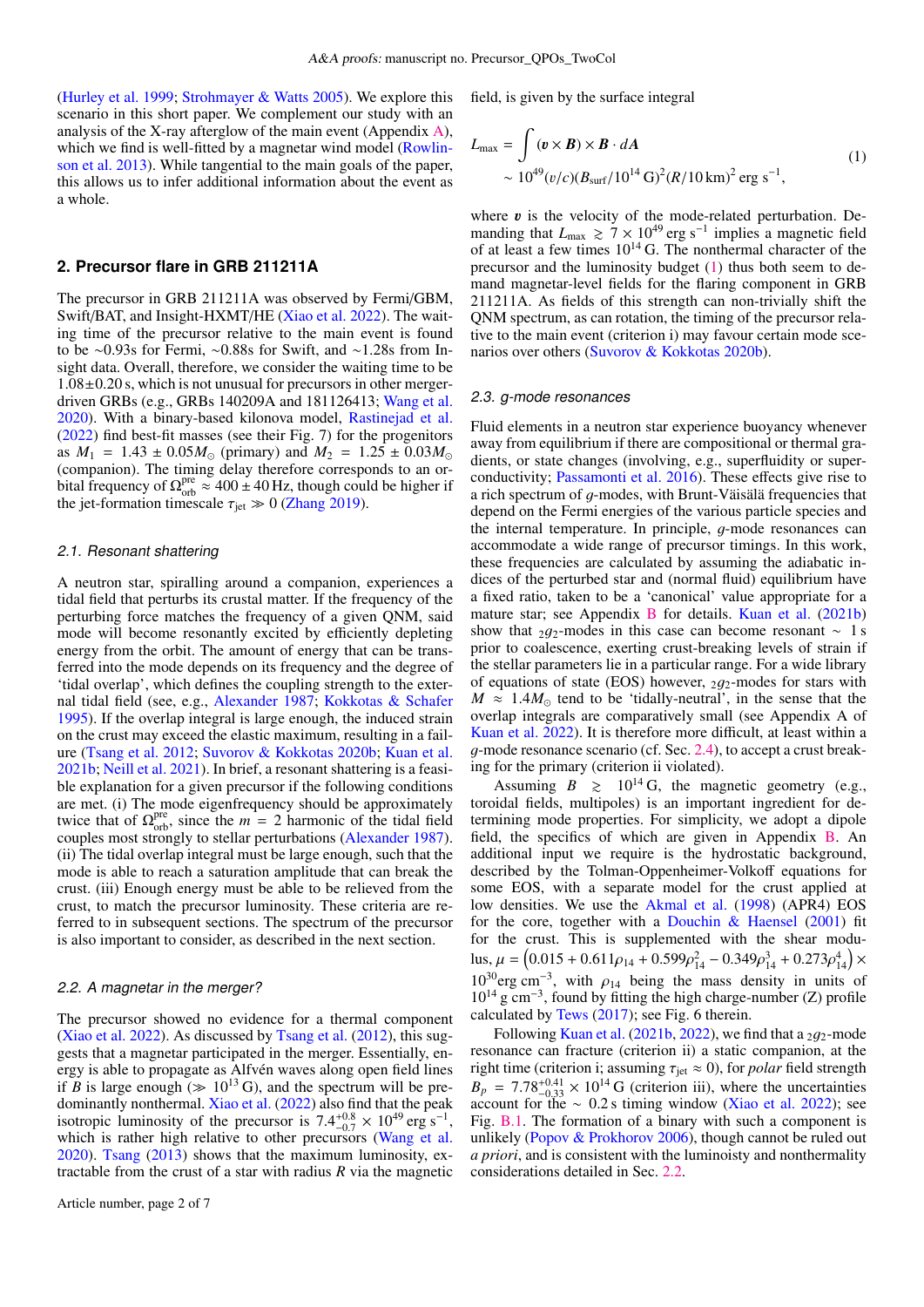#### <span id="page-2-0"></span>2.4. Other resonance scenarios

Our main goal in this work is to demonstrate that a tidal resonance, followed by aftershocks, can explain the observations leading up to GRB 211211A. The former can be accomplished with a  $2g_2$ -mode for a normal fluid star, of mass equal to that of the merger companion ( $M = 1.25M_{\odot}$ ) with a dipole field of strength  $B_p \sim 8 \times 10^{14}$  G. This is not however the only viable scenario. For example, [Neill et al.](#page-4-10) [\(2021\)](#page-4-10) show that, depending on the nuclear symmetry energy and other properties of the star, the frequency of crustal *i*-modes span a large range between 50−450  $(2\pi \text{ Hz})$ , which could easily match  $2\Omega_{\text{orb}}^{\text{pre}}$ . In non *g*-mode inter-<br>pretations, one also cannot exclude the possibility of the primary being the flarer. Detailed, *ab initio* simulations of excitation and fracture are needed to tell resonance scenarios apart, as the basic criteria outlined in Sec. [2.1](#page-1-2) can be met with several models. We defer such considerations to future work (though see also Secs. [3](#page-2-1) and [4.1\)](#page-3-9).

# <span id="page-2-1"></span>**3. Seismic excitations**

[Xiao et al.](#page-4-4) [\(2022\)](#page-4-4) identified, with  $> 5\sigma$  significance, QPOs with frequency  $22^{+3}_{-2}$ Hz in the GRB 211211A precursor. Secondary Fourier peaks are also visible at  $51 \pm 2$  Hz in the Fermi spectrum (see extended data Figures 7 and 8 in [Xiao et al.](#page-4-4) [2022\)](#page-4-4). If indeed QNMs soak enough orbital energy, such that the resulting crustal strain exceeds the threshold of the lattice structure in the crust ∼ 1 s prior to merger, aftershocks may excite torsional modes. Such a scenario is qualitatively similar to that put forth by [Dun](#page-3-3)[can](#page-3-3) [\(1998\)](#page-3-3) for SGR flares, where similar frequencies have been observed [\(Hurley et al.](#page-4-20) [1999;](#page-4-20) [Israel et al.](#page-4-27) [2005\)](#page-4-27).

Magnetar QPOs are now understood to be more complicated, as crust and core oscillations are strongly coupled by the magnetic field. Similar considerations likely apply to the flaring component in GRB 211211A, as argued in Sec. [2.2.](#page-1-1) The total spectrum for axisymmetric stars with poloidal fields contains multiple (Alfvén) continua, separated by 'gaps' where discrete crustal and global modes reside (e.g., [van Hoven & Levin](#page-4-28) [2011\)](#page-4-28). If the field is tangled [\(Link & van Eysden](#page-4-18) [2016\)](#page-4-18), polar-axial couplings are allowed [\(Colaiuda & Kokkotas](#page-3-10) [2012\)](#page-3-10), or axisymmetry is broken [\(Sotani & Kokkotas](#page-4-29) [2011\)](#page-4-29) the continua dissolve into discrete modes. Either way, it is this richness that allows for the multiple, close QPO frequencies observed in the giant flare from SGR 1806–20 (∼16, 18, 22, 26, ..., Hz; [Hambaryan et al.](#page-4-30) [2011\)](#page-4-30), for instance, to be modelled through QNMs. [Colaiuda & Kokkotas](#page-3-5) [\(2011\)](#page-3-5) found that ∼ 22Hz oscillations are most easily explained with a crustal mode, residing on the edge of the Alfvén spectrum (see Fig. 1 therein). As this frequency coincidentally matches that reported by [Xiao et al.](#page-4-4) [\(2022\)](#page-4-4) for GRB 211211A, we focus on torsional modes here. It should be stressed though that the detection of only one or two frequencies makes it difficult to ascertain the mode character(s) (cf. Sec. [4.1\)](#page-3-9). For example, [Gabler](#page-4-31) [et al.](#page-4-31) [\(2016\)](#page-4-31) find that coherent, global magnetoelastic modes in a superfluid star with *B* ~  $5 \times 10^{14}$  G also share a frequency of 22Hz. Superfluidity however increases  $q$ -mode frequencies [\(Pas](#page-4-24)[samonti et al.](#page-4-24) [2016\)](#page-4-24), and thus a  $_2q_2$ -mode is no longer a viable candidate for precursor ignition in this case. Though a magnetar likely contributed to GRB 211211A, resonant shattering events in general do not necessitate magnetar involvement, especially for thermal or dim precursors (see Sec. [2.2\)](#page-1-1). Pure crustal modes would be the most natural explanation in such cases.

The strain tensor associated with the Lagrangian displacement of the resonant mode(s) can be used to deduce the fracture geometry, given a chemical model of the crust [\(Suvorov &](#page-4-9)

[Kokkotas](#page-4-9) [2020b;](#page-4-9) [Kuan et al.](#page-4-11) [2021b\)](#page-4-11). The resulting spatial profile can be projected into spheroidal harmonics, which serve as initial data for a QNM problem. In this way, predictions for seismic or magnetoelastic modes can be matched to fracture geometries.

### <span id="page-2-4"></span>3.1. Quasi-periodic oscillations from aftershocks

As a first step to solving the full problem described above, we make some quantitative predictions by computing the properties for free (i.e., without fracture seeding) torsional modes, assuming they are excited immediately after a tidal resonance. If the yielding is caused by a  $_2q_2$ -mode (see Sec. [2.3\)](#page-1-3), the crack-ing area<sup>[1](#page-2-2)</sup> is confined near the equator, with colatitudes  $0.25 \le \theta/\pi < 0.75$  (see Fig. 3 in Kuan et al. 2021b). The angular dis- $\theta/\pi \leq 0.75$  (see Fig. 3 in [Kuan et al.](#page-4-11) [2021b\)](#page-4-11). The angular distribution is similar to that of  $\ell = m = 2$  harmonics. Modes with azimuth numbers  $m \neq 2$  are largely decoupled from the perturbation due to mode orthogonality. Similarly, odd-order harmonics with  $\ell = 3, 5, \ldots$  are dormant because the  $2q_2$ -mode, seeding the fracture, is reflection symmetric about the equator. For GRB 211211A then, the modes of most interest are  $_2t_0$  and  $_4t_0$  (both with  $m = 2$ ; though cf. the caveats noted in Sec. [3\)](#page-2-1).

#### 3.2. Torsional mode spectrum

To calculate the torsional modes, we closely follow the formalism described by [Sotani et al.](#page-4-17) [\(2007\)](#page-4-17); in particular, their equations (69) and (70) together with boundary conditions (71) and (72) completely describe the eigenproblem, including magnetic corrections, for torsional modes in the Cowling approximation. We solve these equations in this work using the EOS, shear modulus, and magnetic field specifications given in Sec. [2.3.](#page-1-3)

We find  $_2t_0^{(0)}$  $_{0}^{(0)} = 24.22$  Hz and  $_{4}t_{0}^{(0)}$ <br>star with  $M = 1.25 M_{\odot}$  $_0^{(0)} = 51.35$  Hz for a static,<br>  $\therefore$  These already agree well unmagnetised star with  $M = 1.25 M_{\odot}$ . These already agree well<br>with the Fourier peaks observed by Xiao et al. (2022) though with the Fourier peaks observed by [Xiao et al.](#page-4-4) [\(2022\)](#page-4-4), though shift slightly if rotational and magnetic corrections are applied. For  $m = 2$ , we find a hybrid fitting to the frequency shift, viz.

<span id="page-2-3"></span>
$$
\frac{\ell^{t_n}}{\ell^{t_n}} = \sqrt{1 + \left(\frac{B_p}{\ell \tilde{B}_n}\right)^2} - \frac{2\nu(\ell^2 + \ell - 1)}{\ell^{t_n}(\ell + 1)} + O\left[\left(\frac{B_p}{\ell \tilde{B}_n}\right)^2, \left(\frac{\nu}{\ell^{t_n}}\right)^2\right], (2)
$$

for fitting coefficients  ${}_{2}B_{0} = 2.78 \times 10^{15}$  G and  ${}_{4}B_{0} = 2.65 \times 10^{15}$  G, where *t*, is the inertial frame frequency when  $y > 0$ . 10<sup>15</sup> G, where  ${}_{\ell}t_n$  is the inertial-frame frequency when  $v > 0$ .<br>Fouation (2) is similar to Eq. (79) of Sotani et al. (2007) when Equation [\(2\)](#page-2-3) is similar to Eq. (79) of [Sotani et al.](#page-4-17) [\(2007\)](#page-4-17) when  $v = 0$ , and Eq. (26) of [Vavoulidis et al.](#page-4-15) [\(2007\)](#page-4-15) when  $B_p = 0$ .

#### 3.3. QPOs in the precursor of GRB 211211A

A variety of  $\ell = 2$  and  $\ell = 4$  torsional mode frequencies are collated in Table [1.](#page-3-11) Although the  $v = B_p = 0$  mode frequencies match those of the QPOs in GRB 211211A, a  $2q_2$ -mode resonance is unable to explain the precursor in this case, as the spectrum would be thermal and criteria (i) and (iii) would be violated (see Sec. [2\)](#page-1-4). In contrast, we find that there are many possible combinations of modest spins,  $0 \le v/Hz \le 3$ , and polar field strengths,  $7 \leq B_p/10^{14}$ G  $\leq 8$ , that *can* allow for a  $292$ -resonant shattering to meet all necessary criteria, and excite torsional modes with the observed frequencies. Three such combinations are shown in the last three rows of Tab. [1.](#page-3-11)

<span id="page-2-2"></span>The crack geometry also depends on the failure type (e.g., von Mises or Tresca) and the (likely anisotropic) elastic maximum the crust can absorb, neither of which are certain for neutron star matter; see [Baiko](#page-3-12) [& Kozhberov](#page-3-12) [\(2017\)](#page-3-12) for a discussion.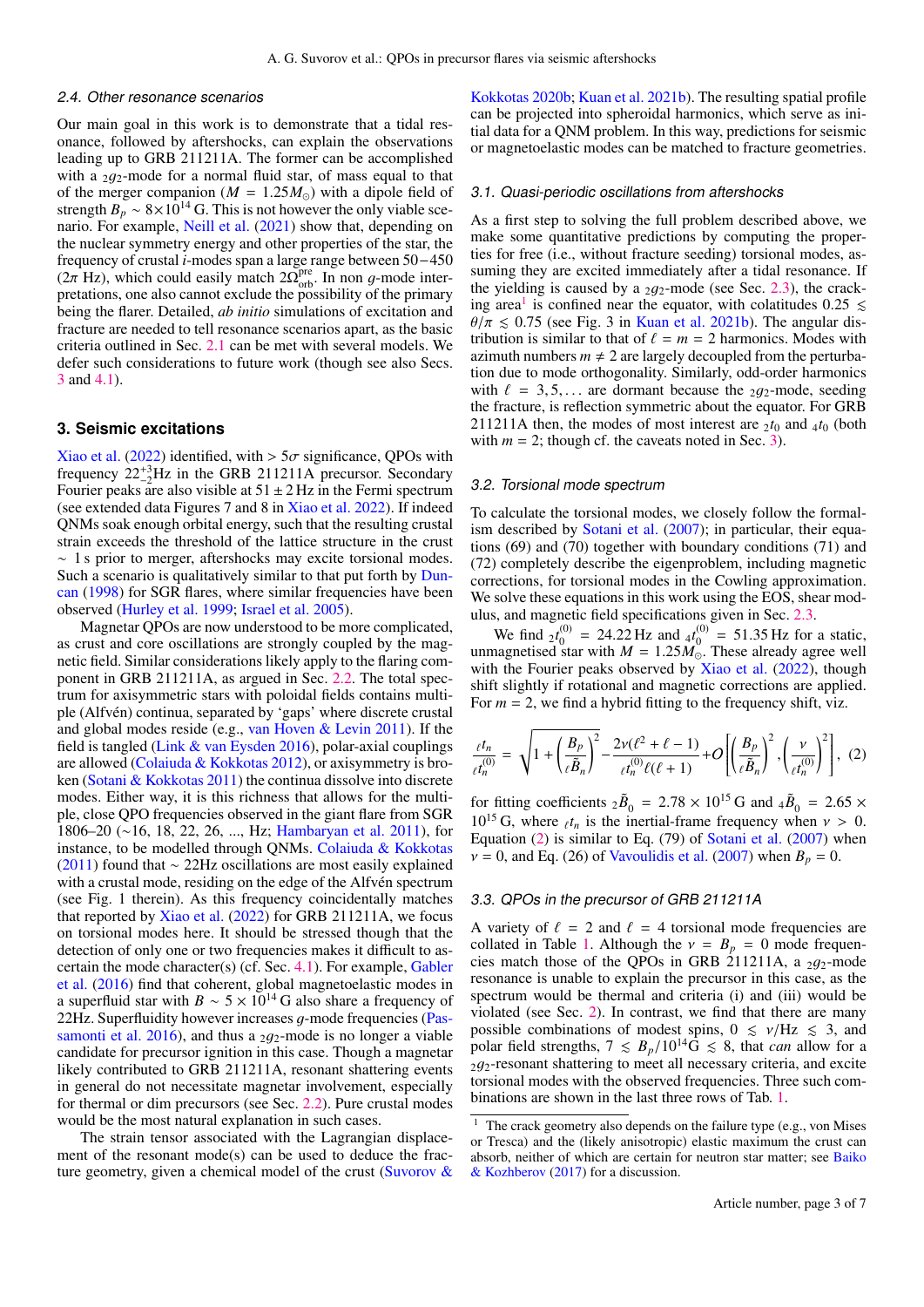<span id="page-3-11"></span>Table 1. Frequencies (3rd column) of nodeless torsional modes in the companion ( $M_2 = 1.25M_{\odot}$ ), for a range of spins v (1st column) and polar field strengths *B<sup>p</sup>* (2nd column) via expression [\(2\)](#page-2-3).

| $\nu$ (Hz)     | $B_p(10^{13}\overline{\text{G}})$ | Mode Freq. $(\ell = 2, \ell = 4)$ (Hz) |       |
|----------------|-----------------------------------|----------------------------------------|-------|
| 0              |                                   | 24.22                                  | 51.35 |
| 2              |                                   | 20.89                                  | 47.55 |
| $\overline{4}$ |                                   | 17.55                                  | 43.75 |
| $_{0}$         |                                   | 24.22                                  | 51.35 |
| 0              | 10                                | 24.24                                  | 51.39 |
| 0              | 100                               | 25.74                                  | 54.88 |
| 0.5            | 80                                | 24.37                                  | 52.69 |
|                | 76                                | 23.44                                  | 51.52 |
| 2              | 72                                | 21.69                                  | 49.41 |
|                |                                   |                                        |       |

Notes. The core EOS is APR4 [\(Akmal et al.](#page-3-7) [1998\)](#page-3-7), while the [Douchin](#page-3-8) [& Haensel](#page-3-8) [\(2001\)](#page-3-8) fit governs the crust, which occupies the outermost <sup>0</sup>.973 km of the star; such a model is able to explain the QPOs observed in the giant flare tails of SGR 1806–20 and SGR 1900+14 [\(Colaiuda](#page-3-5) [& Kokkotas](#page-3-5) [2011\)](#page-3-5). Bold numbers match the QPOs in GRB 211211A's precursor, and/or the spin and magnetic field strengths predicted if a  $_2q_2$ mode resonance breaks the crust  $\sim 1.08 \pm 0.20$  s prior to coalescence; see Sec. [2.1.](#page-1-2)

# <span id="page-3-16"></span>**4. Discussion**

If resonant shatterings are responsible for (at least some) precursor flares in merger-driven GRBs, seismic aftershocks may emanate from the rupture site shortly thereafter. We show that the ∼ 22 and ∼ 51 Hz Fourier peaks observed in the precursor of GRB 211211A match those of  $\ell = 2$  and  $\ell = 4$  torsional modes for a variety of spin and magnetic field strength combinations (Tab. [1\)](#page-3-11). These modes are expected based on the fracture geometry of  $2q_2$ -mode resonances, as quantified in Sec. [3.1.](#page-2-4) Even if a different mode is responsible for the resonant shattering (e.g., *i*-mode; [Tsang et al.](#page-4-7) [2012\)](#page-4-7), the same qualitative picture applies, though the specific fracture patterns and timings may differ; see Sec. [2.4.](#page-2-0) Overall, the observation of precursor QPOs may allow for detailed inferences regarding the flaring star's properties.

#### <span id="page-3-9"></span>4.1. What could disprove the scenario?

An important question to ask is how might one falsify the resonant aftershock picture. For the resonance itself, because  $q$ - and *i*-modes are so sensitive to the stellar composition, precursor timings from  $\leq 1$  s to even  $\geq 10$  s prior to the main event can be met with some choice of mass, EOS, spin, and magnetic field strength [\(Kuan et al.](#page-4-32) [2021a;](#page-4-32) [Neill et al.](#page-4-10) [2021\)](#page-4-10). It is only when several (or all) of these aspects are pinned down, the first and last of which are for GRB 211211A, that models can be definitively ruled out. For example, because of the tidal neutrality phenomenon for  $_2q_2$ -modes discussed in Sec. [2.3,](#page-1-3) if it were proven that the *primary* released the flare, the relevant overlap integral would not be large enough to fracture the crust (criterion ii violated), and a  $_2q_2$ -mode scenario could be excluded.

Torsional mode frequencies do not match the QPOs if the star is spinning at even a few Hz; see the third row of Tab. [1.](#page-3-11) Galactic magnetars spin slowly, implying that torsional modes take on a relatively narrow range of properties in such stars, but high spins cannot be ruled out *a priori* for the components in a merger. If gravitational waves are observed coincidentally with a GRB and its precursor, it may be possible to measure the stellar spin(s) [\(Zhu et al.](#page-4-33) [2018\)](#page-4-33), thereby offering an avenue to exclude torsional modes. Excluding all QNM models (e.g., global magnetoelastic modes) is difficult, as again a wide range of QPO frequencies can

be accommodated for various magnetic geometries [\(Colaiuda &](#page-3-5) [Kokkotas](#page-3-5) [2011\)](#page-3-5), or if superfluidity is considered [\(Gabler et al.](#page-4-31) [2016\)](#page-4-31). If only high-frequency ( $\geq 10^2$  Hz) QPOs were observed in a precursor however, this would exclude an aftershock picture since low-order modes are easiest to excite, and their absence would imply a non-fracture mechanism unless the star is ultramagnetised  $(B_p \ge 4 \times 10^{16} \text{ G}$ ; see Fig. 4 of [Sotani et al.](#page-4-17) [2007\)](#page-4-17). Such a star would be very difficult to explain in a neutron star merger event, as field decay would occur on  $\ll Myr$  timescales, long before coalescence.

### 4.2. Future prospects

Given that giant flare tails are visible for  $\gtrsim 10^2$ s [\(Watts &](#page-4-34) [Strohmayer](#page-4-34) [2006\)](#page-4-34), while GRB precursor emissions last less than a second (<sup>∼</sup> <sup>0</sup>.1s for GRB 211211A; [Xiao et al.](#page-4-4) [2022\)](#page-4-4), it is not surprising that fewer Fourier peaks are observed in the latter. With improved instruments and more observations of precursor QPOs, additional modes may be detected in future. In general, one would expect many QNMs, provided they can activate within  $\leq 0.1$ s (cf. Fig 10 in [Strohmayer & Watts](#page-4-35) [2006\)](#page-4-35), to be excited in a rupture event beyond just  $_2t_0$  and  $_4t_0$  in a magnetised star. With each peak comes a constraint on the multidimensional parameter space relating the mass, spin, magnetic field strength, shear modulus, and so on, to the QNM spectrum [\(Co](#page-3-10)[laiuda & Kokkotas](#page-3-10) [2012\)](#page-3-10). For GRB 211211A, we have only one confidently measured frequency, and thus many possibilities are defensible, even within the restricted context of torsional modes (Tab. [1\)](#page-3-11). If many QPOs spanning ∼ 15–1500 Hz were detected in a precursor, like in the tail SGR 1806–20's giant flare, this would tightly constrain the active member of the coalescing binary.

The above can be combined with constraints coming from gravitational waves, the kilonova, and afterglows [\(Gompertz](#page-4-1) [et al.](#page-4-1) [2022\)](#page-4-1). We show in Appendix [A](#page-5-0) that the X-ray afterglow for GRB 211211A indicates that the remnant is a rapidly rotating, (meta-)stable magnetar with  $B_p \ge 10^{14}$  G. This and other (e.g., tidal deformability) properties can, at least in principle, be connected to those of the pre-merging objects [\(Radice et al.](#page-4-36) [2018\)](#page-4-36). Such considerations are relevant for population studies and evolutionary modelling of neutron stars [\(Popov & Prokhorov](#page-4-26) [2006\)](#page-4-26).

*Acknowledgements.* The research leading to these results has received funding from the European Union's Horizon 2020 Programme under the AHEAD2020 project (grant n. 871158). This work made use of data supplied by the UK Swift Science Data Centre at the University of Leicester. KK gratefully acknowledges financial support by DFG research Grant No. 413873357. We are grateful to the anonymous referee for providing helpful and specific feedback, which improved the quality of this work.

#### **References**

- <span id="page-3-7"></span>Akmal, A., Pandharipande, V. R., & Ravenhall, D. G. 1998, Phys. Rev. C, 58, 1804
- <span id="page-3-6"></span>Alexander, M. E. 1987, MNRAS, 227, 843
- <span id="page-3-12"></span>Baiko, D. A. & Kozhberov, A. A. 2017, MNRAS, 470, 517
- <span id="page-3-4"></span>Blaes, O., Blandford, R., Goldreich, P., & Madau, P. 1989, ApJ, 343, 839
- <span id="page-3-0"></span>Bloom, J. S., Kulkarni, S. R., & Djorgovski, S. G. 2002, AJ, 123, 1111
- <span id="page-3-1"></span>Bromberg, O., Nakar, E., Piran, T., & Sari, R. 2012, ApJ, 749, 110
- <span id="page-3-2"></span>Ciolfi, R. 2018, International Journal of Modern Physics D, 27, 1842004
- <span id="page-3-5"></span>Colaiuda, A. & Kokkotas, K. D. 2011, MNRAS, 414, 3014
- <span id="page-3-10"></span>Colaiuda, A. & Kokkotas, K. D. 2012, MNRAS, 423, 811
- <span id="page-3-8"></span>Douchin, F. & Haensel, P. 2001, A&A, 380, 151
- <span id="page-3-3"></span>Duncan, R. C. 1998, ApJ, 498, L45
- <span id="page-3-15"></span>Evans, P. A., Osborne, J. P., Beardmore, A. P., et al. 2014, ApJS, 210, 8
- <span id="page-3-13"></span>Fujibayashi, S., Kiuchi, K., Nishimura, N., Sekiguchi, Y., & Shibata, M. 2018, ApJ, 860, 64
- <span id="page-3-14"></span>Fujibayashi, S., Wanajo, S., Kiuchi, K., et al. 2020, ApJ, 901, 122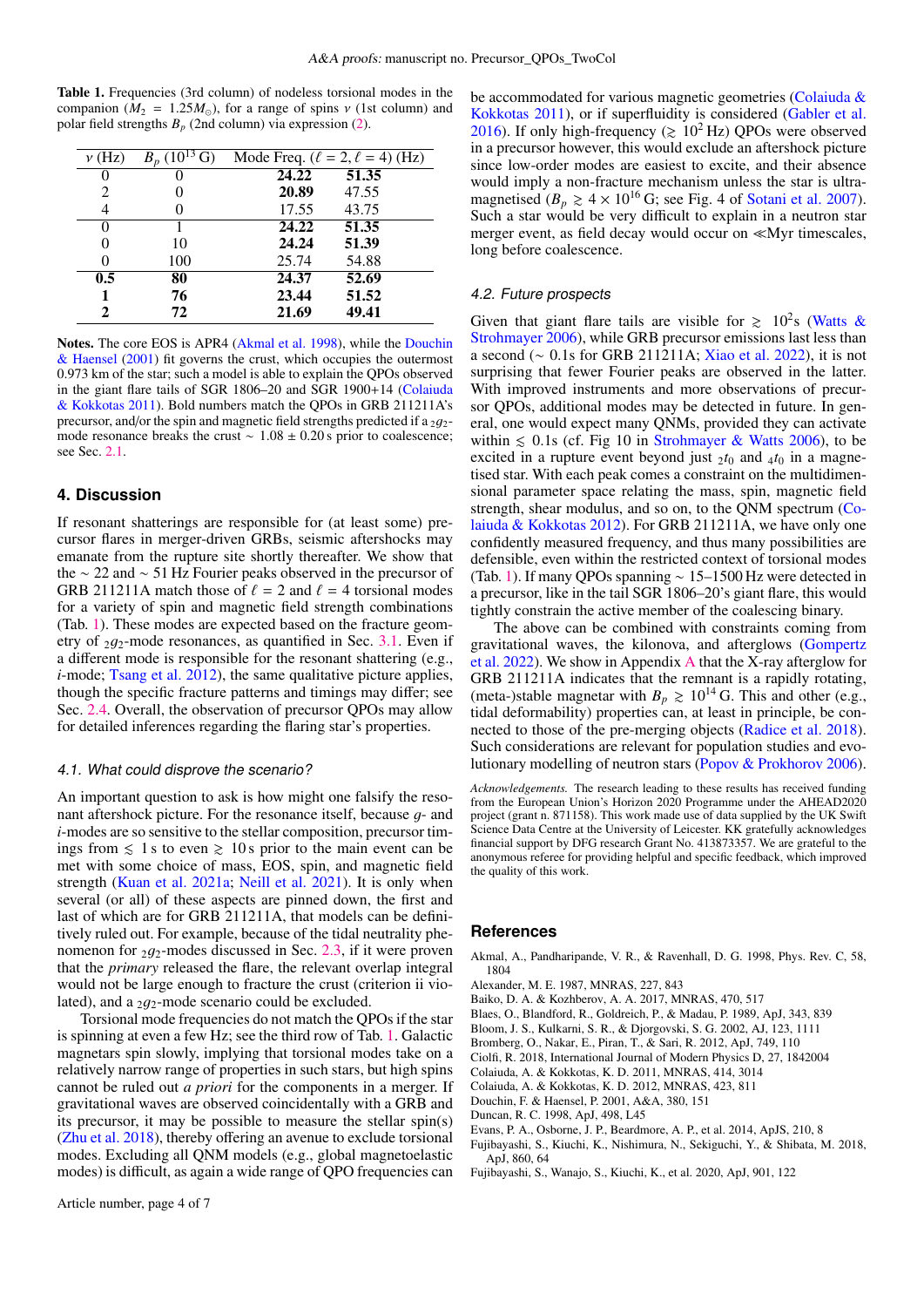- <span id="page-4-31"></span>Gabler, M., Cerdá-Durán, P., Stergioulas, N., Font, J. A., & Müller, E. 2016, MNRAS, 460, 4242
- <span id="page-4-1"></span>Gompertz, B. P., Ravasio, M. E., Nicholl, M., et al. 2022, arXiv e-prints, arXiv:2205.05008
- <span id="page-4-30"></span>Hambaryan, V., Neuhäuser, R., & Kokkotas, K. D. 2011, A&A, 528, A45
- <span id="page-4-20"></span>Hurley, K., Cline, T., Mazets, E., et al. 1999, Nature, 397, 41
- <span id="page-4-27"></span>Israel, G. L., Belloni, T., Stella, L., et al. 2005, ApJ, 628, L53
- <span id="page-4-23"></span>Kokkotas, K. D. & Schafer, G. 1995, MNRAS, 275, 301
- <span id="page-4-25"></span>Kuan, H.-J., Krüger, C. J., Suvorov, A. G., & Kokkotas, K. D. 2022, MNRAS, 513, 4045
- <span id="page-4-32"></span>Kuan, H.-J., Suvorov, A. G., & Kokkotas, K. D. 2021a, MNRAS, 506, 2985
- <span id="page-4-11"></span>Kuan, H.-J., Suvorov, A. G., & Kokkotas, K. D. 2021b, MNRAS, 508, 1732
- <span id="page-4-14"></span>Lee, U. & Strohmayer, T. E. 1996, A&A, 311, 155
- <span id="page-4-18"></span>Link, B. & van Eysden, C. A. 2016, ApJ, 823, L1
- <span id="page-4-16"></span>Messios, N., Papadopoulos, D. B., & Stergioulas, N. 2001, MNRAS, 328, 1161
- <span id="page-4-10"></span>Neill, D., Newton, W. G., & Tsang, D. 2021, MNRAS, 504, 1129
- <span id="page-4-24"></span>Passamonti, A., Andersson, N., & Ho, W. C. G. 2016, MNRAS, 455, 1489
- <span id="page-4-26"></span>Popov, S. B. & Prokhorov, M. E. 2006, MNRAS, 367, 732
- <span id="page-4-36"></span>Radice, D., Perego, A., Bernuzzi, S., & Zhang, B. 2018, MNRAS, 481, 3670
- <span id="page-4-2"></span>Rastinejad, J. C., Gompertz, B. P., Levan, A. J., et al. 2022, arXiv e-prints, arXiv:2204.10864
- <span id="page-4-37"></span>Ravi, V. & Lasky, P. D. 2014, MNRAS, 441, 2433
- <span id="page-4-22"></span>Rowlinson, A., O'Brien, P. T., Metzger, B. D., Tanvir, N. R., & Levan, A. J. 2013, MNRAS, 430, 1061
- <span id="page-4-13"></span>Schumaker, B. L. & Thorne, K. S. 1983, MNRAS, 203, 457
- <span id="page-4-29"></span>Sotani, H. & Kokkotas, K. D. 2011, in Journal of Physics Conference Series, Vol. 314, Journal of Physics Conference Series, 012081
- <span id="page-4-17"></span>Sotani, H., Kokkotas, K. D., & Stergioulas, N. 2007, MNRAS, 375, 261
- <span id="page-4-21"></span>Strohmayer, T. E. & Watts, A. L. 2005, ApJ, 632, L111
- <span id="page-4-35"></span>Strohmayer, T. E. & Watts, A. L. 2006, ApJ, 653, 593
- <span id="page-4-39"></span>Suvorov, A. G. & Glampedakis, K. 2022, Phys. Rev. D, 105, L061302
- <span id="page-4-40"></span>Suvorov, A. G. & Kokkotas, K. D. 2020a, ApJ, 892, L34
- <span id="page-4-9"></span>Suvorov, A. G. & Kokkotas, K. D. 2020b, Phys. Rev. D, 101, 083002
- <span id="page-4-41"></span>Suvorov, A. G. & Kokkotas, K. D. 2021, MNRAS, 502, 2482
- <span id="page-4-19"></span>Tews, I. 2017, Phys. Rev. C, 95, 015803
- <span id="page-4-12"></span>Thompson, C. & Duncan, R. C. 1995, MNRAS, 275, 255
- <span id="page-4-8"></span>Tsang, D. 2013, ApJ, 777, 103
- <span id="page-4-7"></span>Tsang, D., Read, J. S., Hinderer, T., Piro, A. L., & Bondarescu, R. 2012, Phys. Rev. Lett., 108, 011102
- <span id="page-4-28"></span>van Hoven, M. & Levin, Y. 2011, MNRAS, 410, 1036
- <span id="page-4-15"></span>Vavoulidis, M., Stavridis, A., Kokkotas, K. D., & Beyer, H. 2007, MNRAS, 377, 1553
- <span id="page-4-5"></span>Wang, J.-S., Peng, Z.-K., Zou, J.-H., Zhang, B.-B., & Zhang, B. 2020, ApJ, 902,  $IA2$
- <span id="page-4-34"></span>Watts, A. L. & Strohmayer, T. E. 2006, ApJ, 637, L117
- <span id="page-4-38"></span>Xiao, D. & Dai, Z.-G. 2019, ApJ, 878, 62
- <span id="page-4-4"></span>Xiao, S., Zhang, Y.-Q., Zhu, Z.-P., et al. 2022, arXiv e-prints, arXiv:2205.02186
- <span id="page-4-3"></span>Yang, J., Zhang, B. B., Ai, S. K., et al. 2022, arXiv e-prints, arXiv:2204.12771
- <span id="page-4-6"></span>Zhang, B. 2019, Frontiers of Physics, 14, 64402
- <span id="page-4-0"></span>Zhang, B., Zhang, B.-B., Liang, E.-W., et al. 2007, ApJ, 655, L25
- <span id="page-4-33"></span>Zhu, X., Thrane, E., Osłowski, S., Levin, Y., & Lasky, P. D. 2018, Phys. Rev. D, 98, 043002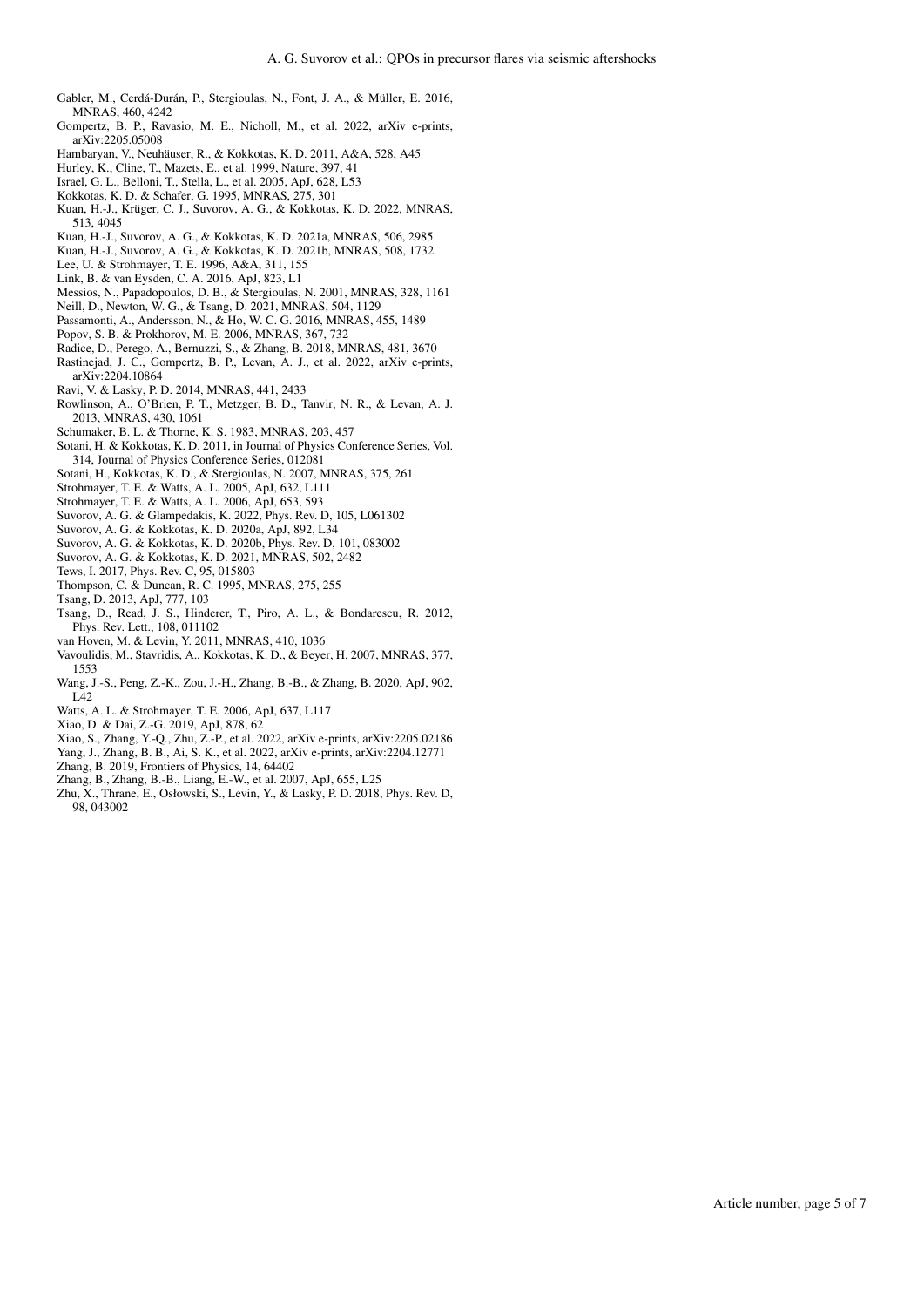# <span id="page-5-0"></span>**Appendix A: Afterglow**

The components in GRB 211211A are relatively light  $(M_1 +$  $M_2 \approx 2.68 \pm 0.08 M_{\odot}$ , suggesting the possibility of a neutron star merger remnant, rather than a black hole. From a three-component kilonova model, [Rastinejad et al.](#page-4-2) [\(2022\)](#page-4-2) estimate that  $0.04 \pm 0.02 M_{\odot}$  worth of *r*-process material was dynamically ejected via tidal torques and shock heating during merger. After coalescence, additional mass may be lost as material in the temporary accretion disc surrounding the merger site unbinds through viscous heating. [Fujibayashi et al.](#page-3-13) [\(2018,](#page-3-13) [2020\)](#page-3-14) show that, for a long-lived remnant, the post-merger ejecta mass can reach  $\approx 30 - 40\%$  of the total disc mass, amounting to  $\geq 0.1 M_{\odot}$ . These considerations suggest a remnant mass of  $M_{\text{rem}} \approx 2.5 \pm 0.1 M_{\odot}$ . A star at the lower end could stave off collapse for a number of spindown timescales if born with high angular momentum (e.g., [Ravi & Lasky](#page-4-37) [2014\)](#page-4-37), or even indefinitely, depending on the nuclear EOS.

GRB 211211A displayed an X-ray afterglow, part of which could be supplied by a magnetar wind [\(Rowlinson et al.](#page-4-22) [2013;](#page-4-22) [Ciolfi](#page-3-2) [2018\)](#page-3-2). The photon index for X-ray emissions and source redshift were determined as  $\Gamma_{\gamma} = 2.08$  and  $z = 0.0763$ , respectively, the latter implying a distance of  $d \approx 350$  Mpc [\(Evans et al.](#page-3-15) [2014;](#page-3-15) [Gompertz et al.](#page-4-1) [2022\)](#page-4-1). Assuming uncollimated emissions, this allows us to translate the observed flux into an isotropic luminosity, viz.  $L_X = 4\pi d^2 K(z)F$  for  $K(z) \approx (1 + z)^{\Gamma_Y - 2}$  [\(Bloom](#page-3-0)<br>et al. 2002). The electromagnetic spindown luminosity of an [et al.](#page-3-0) [2002\)](#page-3-0). The electromagnetic spindown luminosity of an oblique rotator braking via magnetic dipole torques is given by

$$
L_{\rm sd} \approx -I_{\star} \Omega \frac{d\Omega}{dt} = \eta \frac{(B_{p}^{\star})^2 R_{\star}^6 \Omega^4}{6c^3} \lambda(\alpha), \tag{A.1}
$$

where  $B_p^{\star}$  denotes the polar field strength,  $R_{\star}$  the radius,  $\Omega = 2\pi v$ , the noment  $2\pi v_{\star}$  the angular velocity, *c* the speed of light,  $I_{\star}$  the moment of inertia, and  $\lambda$  is a magnetospheric factor that depends on the inclination angle,  $\alpha$ . Assuming the source is surrounded by vacuum and that  $\alpha \approx \pi/2$ , we have  $\lambda \approx 1$ ; similar values are expected if  $\alpha \approx 0$  but the star is surrounded by plasma (see, e.g., [Rowlinson et al.](#page-4-22) [2013;](#page-4-22) [Ciolfi](#page-3-2) [2018\)](#page-3-2). The dimensionless prefactor,  $\eta$ , is an efficiency term, which controls how easily spindown power is converted into X-rays. Though theoretically uncertain, [Xiao & Dai](#page-4-38) [\(2019\)](#page-4-38) analysed several GRB lightcurves to find that  $10^{-7}$   $\leq \eta \leq 10^{-1}$ , depending on the saturated Lorentz factor of the emissions (see their Fig. 2). We consider an intermediate of the emissions (see their Fig. 2). We consider an intermediate value here,  $\eta \approx 10^{-4}$ . Fitting expression [\(A.1\)](#page-5-2) to  $L_X$  we find

$$
B_p^{\star} = 4.6^{+1.3}_{-1.0} \times 10^{14} \left( \frac{I_{\star}}{3 \times 10^{45} \text{g cm}^2} \right) \left( \frac{\eta}{10^{-4}} \right)^{1/2} \left( \frac{11 \text{km}}{R_{\star}} \right)^3 \text{G} \text{ (A.2)}
$$

<span id="page-5-3"></span>and

$$
\nu_{\star} = 1.59^{+0.26}_{-0.27} \left( \frac{3 \times 10^{45} \text{g cm}^2}{I_{\star}} \right)^{1/2} \left( \frac{10^{-4}}{\eta} \right)^{1/2} \text{kHz},\tag{A.3}
$$

for the *remnant's* polar field strength and spin frequency, respectively, at a 95% confidence level  $(\chi^2/\text{dof} = 53.9/49)$ , weighting for uncertainties) for uncertainties).

From numerical merger simulations with the APR4 EOS, [Radice et al.](#page-4-36) [\(2018\)](#page-4-36) find that the spin period for a newborn remnant is well fitted by  $P_{\star} \approx$  [-0.21 ( $M_{\text{rem}}/M_{\odot}$  − 2.5) + 0.67] ms, which agrees with expression  $(A.3)$ . However, the APR4 EOS, for example, can only sustain maximum masses up to  $\approx 2.21 M_{\odot}$ if the star is static. This limit increases by  $\geq 20\%$  if the star is rotating near the break-up limit (e.g., [Suvorov & Glampedakis](#page-4-39) [2022\)](#page-4-39). Assuming a remnant of mass  $M_{\text{rem}} \approx 2.4 M_{\odot}$ , this implies that the star would collapse after ∼ 10 ks for magnetic field



<span id="page-5-5"></span>Fig. A.1. Afterglow light-curve fittings for GRB 211211A. Blue data are attributable to the decaying tail of the prompt emission [\(Evans et al.](#page-3-15) [2014\)](#page-3-15), while red data may be contributed by a newborn magnetar. The gray band shows the 95% confidence interval for an orthogonal-rotator fit, while the green curve shows a best-fit precessing model.

<span id="page-5-2"></span>strength  $(A.2)$  and spin  $(A.3)$ , when centrifugal support is depleted by the magnetar wind (see Eq. (2) in [Ravi & Lasky](#page-4-37) [2014\)](#page-4-37), unless  $B_p$  or  $\eta$  are on their respective low ends, spindown is delayed (through fallback-induced spinup, for instance), or the excess mass is magnetically supported by a strong core field [\(Su](#page-4-39)[vorov & Glampedakis](#page-4-39) [2022\)](#page-4-39). This is potentially at odds with the fact that the flux persisted for  $\geq 50$  ks post-trigger (see Figure [A.1\)](#page-5-5), as black hole formation is expected to truncate the signal. [Ravi & Lasky](#page-4-37) [\(2014\)](#page-4-37) show that this could, in principle, allow us to rule out EOS candidates that have low (static) maximum masses. We emphasise however that the remnant mass estimate is itself model dependent, and thus strong conclusions cannot be drawn from this event alone [\(Fujibayashi et al.](#page-3-13) [2018,](#page-3-13) [2020;](#page-3-14) [Rastinejad et al.](#page-4-2) [2022\)](#page-4-2).

In addition to an orthogonal-rotator fit, we consider the possibility of a precessing remnant for completeness. Although the model specifics are complicated in this case (see [Suvorov &](#page-4-40) [Kokkotas](#page-4-40) [2020a,](#page-4-40) [2021,](#page-4-41) for details), such a fit predicts similar parameters to the orthogonal case; we find  $B_p \approx 4.4 \times 10^{14}$  G,  $v \approx 1.55 \text{ kHz}$  and a quadrupolar ellipticity of  $\epsilon \approx 1.6 \times 10^{-7}$ , for the same efficiency and moment of inertia. Orthogonal (black) the same efficiency and moment of inertia. Orthogonal (black) and precessing (green) fits to the afterglow light-curve of GRB 211211A are shown in Fig. [A.1.](#page-5-5) Overall, a magnetar wind model fits the data well, as they exhibit a plateau followed by a powerlaw fall-off with slope −2, as predicted by dipole braking.

# <span id="page-5-4"></span><span id="page-5-1"></span>**Appendix B: Magnetic field and spin inferences from precursor timing**

As discussed in Secs. [2](#page-1-4) and [3,](#page-2-1) mode frequencies are shifted by Coriolis and Lorentz forces. Quantifying these effects requires a particular model; the one used in the main text is detailed here. The relative shifts also depend on the mode eigenfunction. For torsional modes, the shifts are given by expression [\(2\)](#page-2-3) in the main text, while for g-modes the patterns are different. In either case, specifying the nuclear EOS – assumed APR4 in this work because [Colaiuda & Kokkotas](#page-3-5) [\(2011\)](#page-3-5) found that torsional modes in a  $M \approx 1.4 M_{\odot}$  star with this EOS match the QPO frequencies in the giant flare tails of SGR 1806–20 and SGR 1900+14 [\(Is](#page-4-27)[rael et al.](#page-4-27) [2005\)](#page-4-27) – uniquely determines the former if the star is uniformly rotating. Relative to a static-star mode, we find that the leading-order, rotational corrections to  $m = 2$  modes,  $\ell \omega_n$ , in